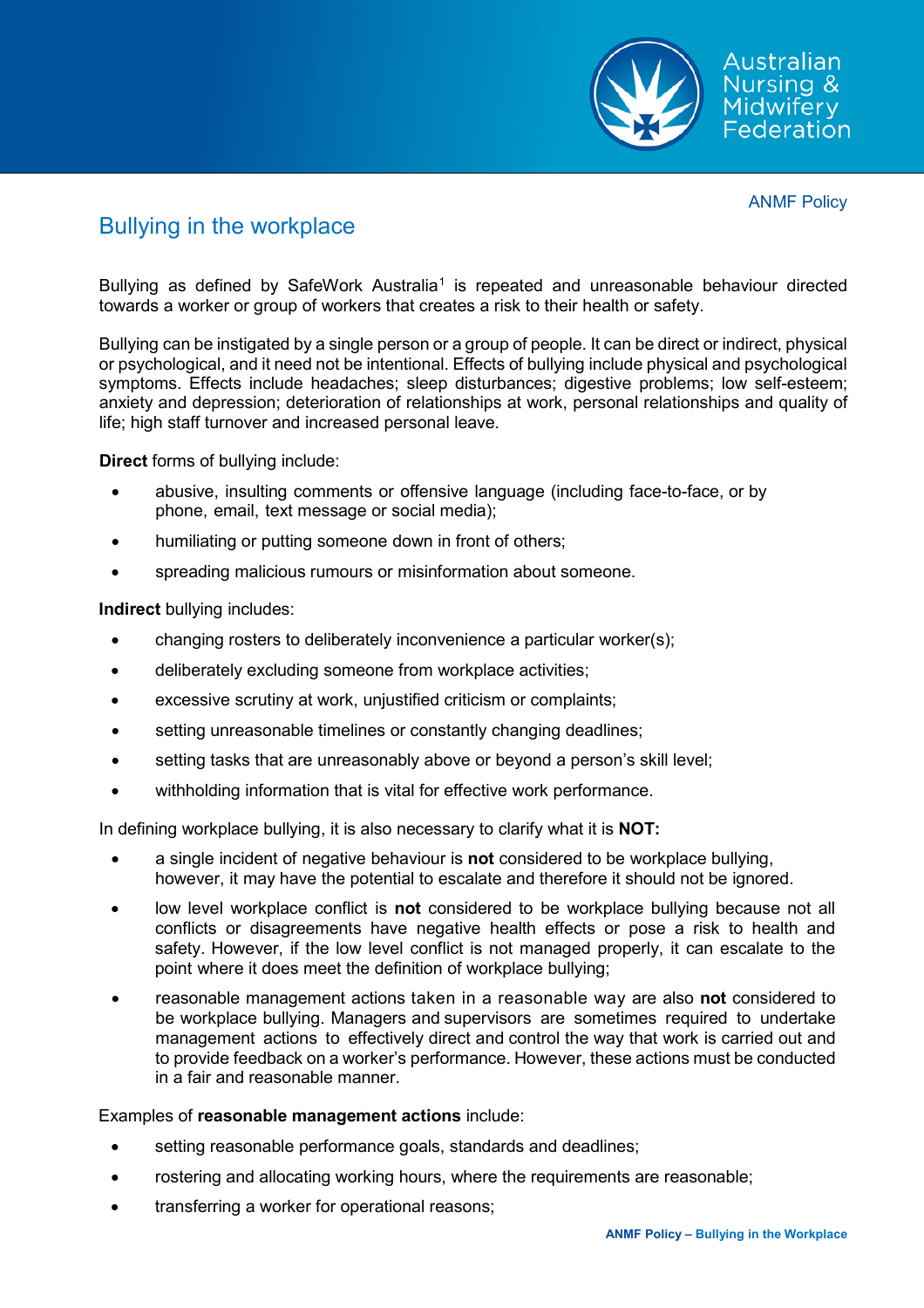

- informing a worker about unsatisfactory work performance when undertaken in accordance with workplace policies or agreements, such as performance management guidelines;
- informing a worker about inappropriate behaviour in an objective and confidential way;
- deciding not to select a worker for promotion where a reasonable process is followed and documented;
- implementing organisational changes or restructuring;
- termination of employment.

# **Risk Management Approach**

The ANMF supports a risk management approach to workplace bullying, in consultation with workers and Health and Safety Representatives (HSRs), which involves:

- employers identifying and assessing both the presence and risk of bullying behaviours by considering risk factors such as: organisational culture; negative leadership styles; inappropriate systems of work (increasing workload, poor change management practices, excessive task demands, inadequate staffing or skill mix, lack of support from management); poor workplace relationships; and workforce characteristics (new, young or injured workers on return to work plans);
- employers implementing appropriate risk control measures to actively create a workplace environment that discourages bullying. These include: prioritising measures that foster and protect the psychological health of workers, ensuring good management practices; effective communication; designing safe systems of work (clearly defined roles and responsibilities, reviewing staff turnover, absenteeism and exit survey /complaint information, reviewing and monitoring workloads and staffing levels); promoting positive leadership styles; providing clarity about staff and team expectations; fostering teamwork and co-operation and preventing and acting upon negative behaviours;
- employers monitoring and periodically reviewing the control measures that have been implemented, in consultation with workers and particularly after a report of bullying, to ensure that they are effective in managing the risks of workplace bullying.

The SafeWork Australia publication *Guide for Preventing and Responding to Workplace Bullying*  may assist with this process.

# **It is the policy of the Australian Nursing and Midwifery Federation that:**

- 1. Workplace bullying is a serious work health and safety (WHS) hazard affecting workers.
- 2. Workers have a right to be protected against bullying in the workplace. Bullying in the workplace is unacceptable and must not be tolerated.
- 3. Bullying is a WHS hazard, and should be prevented using a WHS risk management approach. This means that where the risk of bullying occurring is identified, the hierarchy of control must be followed in the control of the hazard, for example, the risk must be eliminated, or if this is not reasonably practicable, reduced, using a risk management approach (see above).
- 4. Workers who experience or witness bullying behaviour in the workplace should report this behaviour.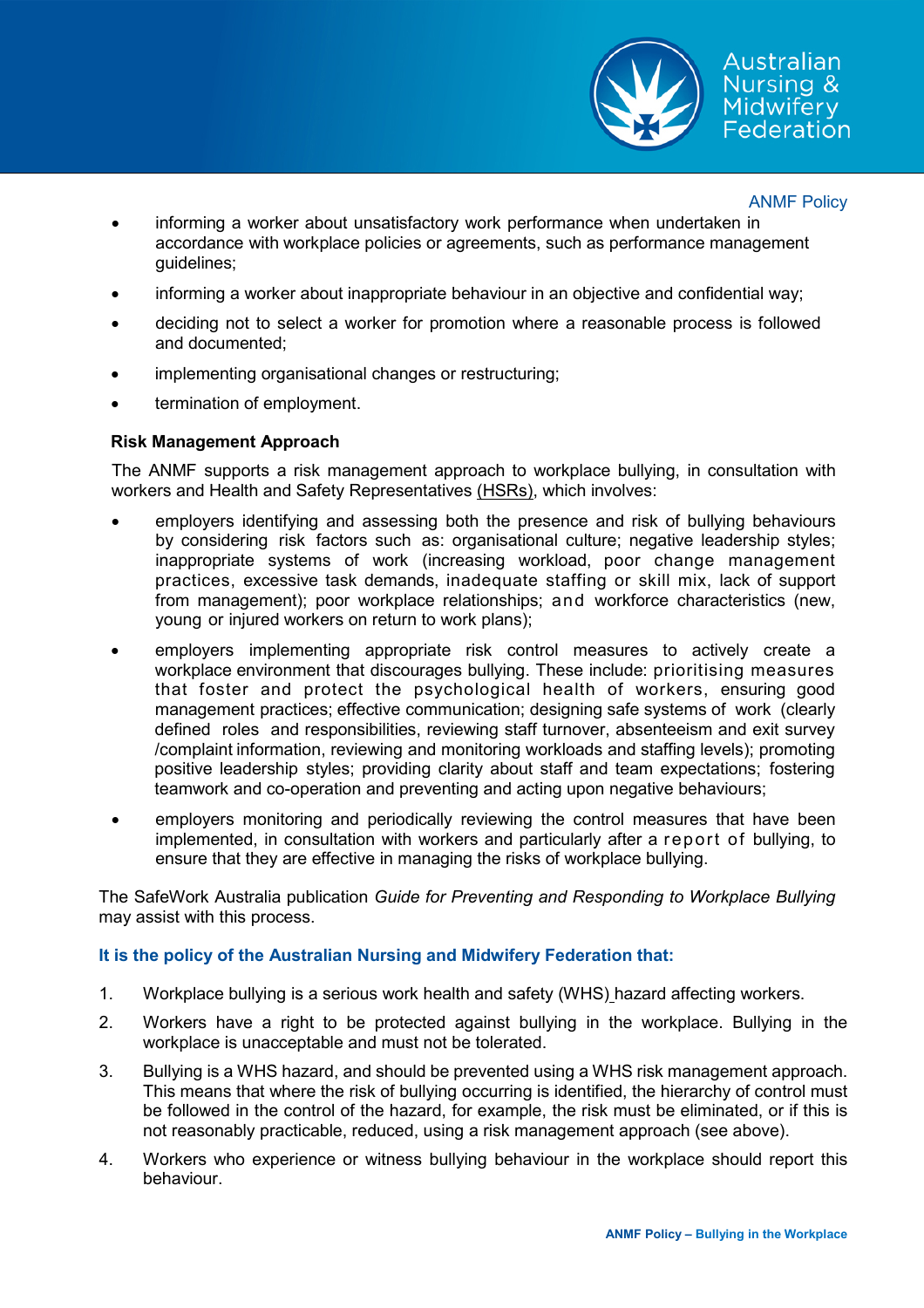

- 5. Employers must take appropriate measures to prevent bullying in the workplace, or if it is reported, take appropriate measures to address it and prevent it from recurring.
- 6. Employers must treat any reports of bullying seriously and respond to them promptly and effectively with procedural fairness and non-victimisation of any party.
- 7. Employers have an obligation to:
	- (a) provide workers with a working environment that is safe and without risk to health, and which is free from the risk of bullying, including by:
		- i. providing training for managers and supervisors in people management skills and issue resolution;
		- ii. setting clear expectations for managers and supervisors around appropriate workplace behaviour and culture, and ensuring that this is pursued;
		- iii. creating obligations upon managers in relation to people management, for example via key performance indicators and contract clauses;
		- iv. controlling the risk of bullying. This will involve implementing preventative and management procedures and training to eliminate, avoid or minimise the risk of harm occurring through bullying;
		- v. consulting with workers, (HSRs) and Health and Safety Committees on the development and implementation of controls including policies and procedures;
	- (b) have written organisational policies and protocols developed in consultation with workers, union representatives, HSRs, Health and Safety Committees and managers in relation to bullying, and in particular:
		- i. develop and implement a prevention of bullying policy, which outlines behaviour standards, measures to prevent bullying and potential serious consequences of not complying with the policy;
		- ii. develop specific procedures for dealing with reported instances of bullying, including independent external review processes;
	- (c) provide such information, instruction, training and/or supervision as is necessary in order to allow nurses, midwives and assistants in nursing\* to perform their work in an environment that is safe and without risks to health, including by providing:
		- i. education programs for managers and workers that develop an awareness of workers' rights and responsibilities in relation to bullying that includes an understanding of what constitutes bullying and the principles of natural justice, as well as specific training on performance management and dealing with inappropriate workplace behaviours;
		- ii training (including induction and refresher training) for management and other personnel on:
			- the unacceptability of workplace bullying;
			- workplace policies and procedures for prevention, incident reporting and management of workplace bullying including bystander action;
			- what to do if a report is made:
			- ensuring people who have experienced bullying's concerns are taken seriously unless unsubstantiated, following investigation as a neutral act;

\*The term assistant in nursing also refers to care workers (however titled).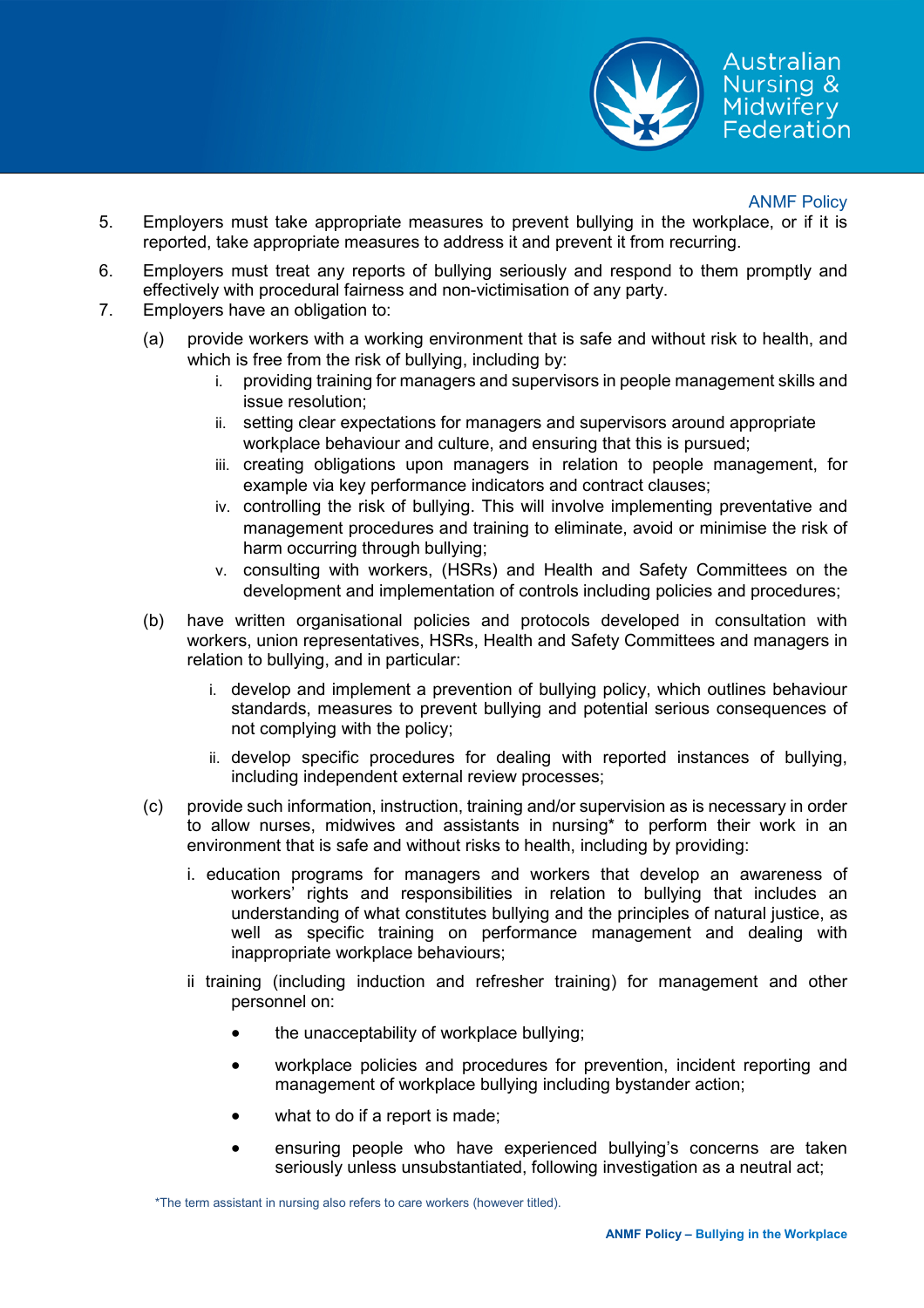

- iii information about support mechanisms for victims of bullying;
- iv whistle blower protections for workers raising issues in good faith;
- (d) maintain appropriate consultative and representative structures (including HSRs and Health and Safety Committees) to enable proactive and fearless reporting of incidents of bullying to both management and/or HSRs;
- (e) have a system in place which allows for reporting of bullying where the workers' manager or immediate supervisor are the alleged perpetrator;
- (f) have an incident management system that informs the complainant of the outcome of any investigation, including those made as a bystander;
- (g) monitor workplace relations on a continuing basis to ensure that appropriate behaviours are practised; and
- (h) provide processes within the workplace to provide avenues of complaint and resolution to people who have experienced bullying or other inappropriate workplace behaviours.
- 8. Workers have an obligation to:
	- (a) follow policy and procedures relating to WHS, including relating to aspects of workplace bullying;
	- (b) take reasonable care of their own health and safety and the health and safety of other persons (workers and others) who may be affected by their acts or omissions in the workplace, in relation to bullying behaviours;
	- (c) co-operate with the employer with respect to any reasonable action taken by the employer to provide a safe and secure workplace, and fulfil the employer's duties under WHS legislation;
	- (d) report to management any work-related bullying hazard or incident as soon as they become aware of it in order to enable preventative measures to be implemented;
	- (e) when in management and supervisory positions recognise the causes and signs of bullying behaviours by managers and other workers and review organisational risk factors in consultation with workers, and act to address these through implementation of controls in accordance with the hierarchy of controls;
	- (f) when in management and supervisory positions must also be mindful of their own behaviours and their potential effect on others;
- 9. Workers who consider they are being subjected to bullying or who witness an incident as a bystander should:
	- (a) keep a diary of incidents which are or may be considered bullying including the names of any witnesses;
	- (b) make a report through the workplace incident management system and keep a record of any incident number provided;
	- (c) inform their employer using the local reporting policy and HSR;
	- (d) seek support, guidance and assistance early from the respective ANMF Branch to ensure that an appropriate process is able to be pursued.